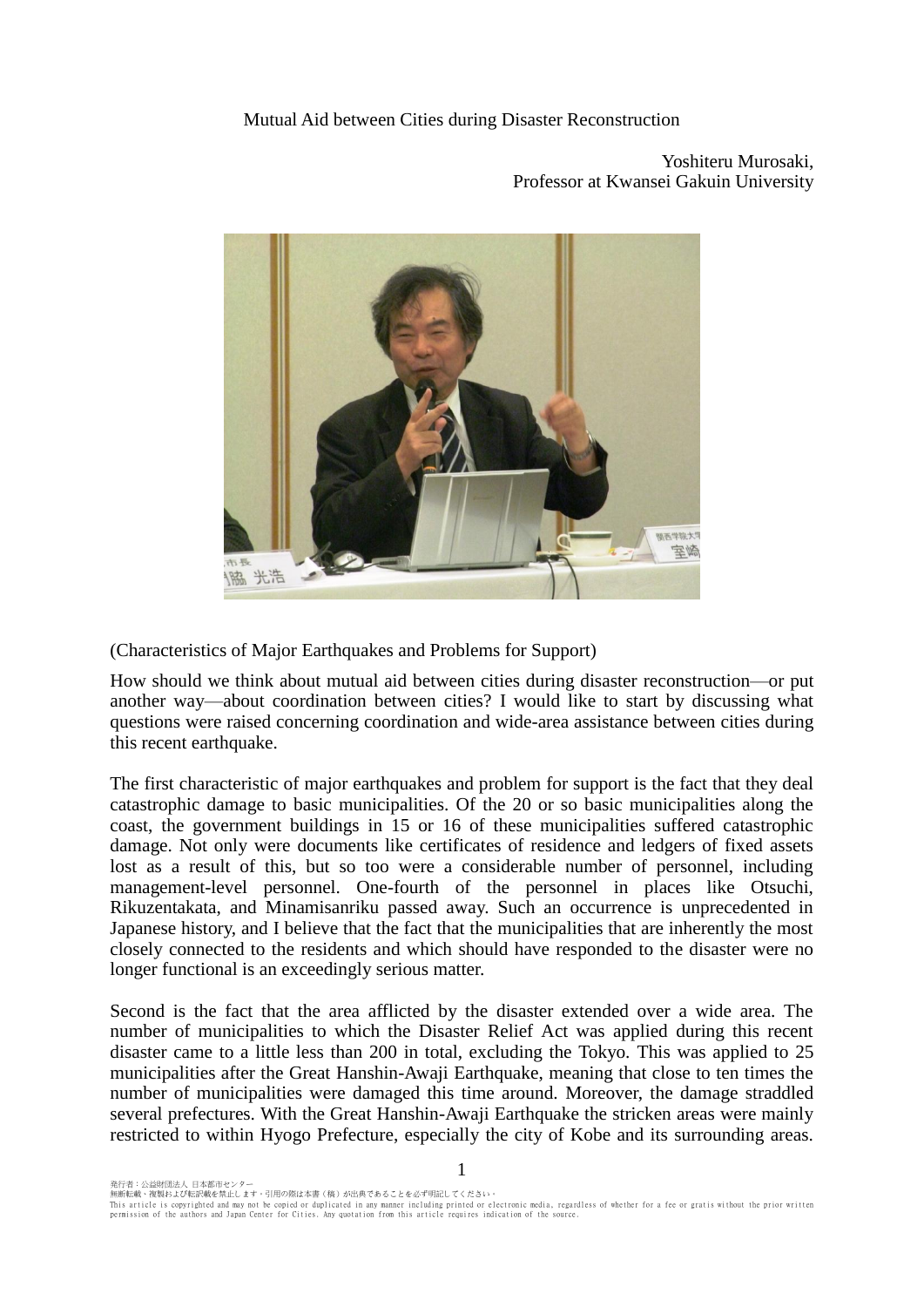However, this time around the afflicted regions were considerably widely spread out, and so as a result there were shortages of support in an absolute sense, and gaps also appeared in a relative sense in those areas where support was needed but could not be delivered.

|   | <b>Characteristics of the Great East Japan Earthquake –</b>                                |
|---|--------------------------------------------------------------------------------------------|
|   | Massive, extensive, complex                                                                |
|   | Massive destructive power – the stricken municipalities were dealt<br>catastrophic damage  |
|   | Unable to seek aid or even accept assistance                                               |
|   | Extensive damage – the range of the damage was incredibly<br>extensive and abundant        |
|   | Absolute shortages with support and relative gaps in support                               |
| ▶ | Complex concatenation of events – multiple impediments to                                  |
|   | assistance across both psychological and material dimensions                               |
|   | Temporal delays arose with the assistance, such as problems with<br>radiation and gasoline |
|   | $\rightarrow$ Wide-area assistance and cooperation between                                 |
|   | municipalities were confronted with new challenges                                         |
|   |                                                                                            |

Third is the fact that there is a complex concatenation of events, which namely refers to the various problems that occurred centered around the accident at the Fukushima nuclear power plant. In such circumstances, especially when basic municipalities are in a state of collapse, then the question of just what sort of support structure they should go about forming becomes a significant challenge.

Before proceeding to the next topic, one thing that I would like you to keep in mind throughout the duration of my talk is that of thinking about problems related to disaster support on an X, a Y, and a Z axis. First off is the Z axis, which is a vertically oriented axis running from the national government to the prefectural and then basic municipal governments. I think that the question of how the prefectural and national governments should act when the basic municipalities have been destroyed by a disaster is one that pertains to the principle of self government. I feel that in cases where the basic municipalities are no longer able to carry out the responsibilities they should be carrying out, then the prefecture above them should step in to fulfill these responsibilities for them. For example, if they are unable to distribute donations then the prefecture should step in and deliver these for them. Simply put, this means that responsibility should be transferred upwards. Conversely, the authority for promoting reconstruction projects and the like should instead be decentralized, which is to say that such authority should be transferred downwards.

The Y axis refers to horizontal relationships—namely the relationships between local municipalities—which I will discuss shortly. In other words, this is the question of through what sort of relationship should the municipalities provide support to one another.

Then the X axis refers to the relationship between government administrations such as the municipalities with local communities, NPOs and NGOs, companies and business establishments, and other entities.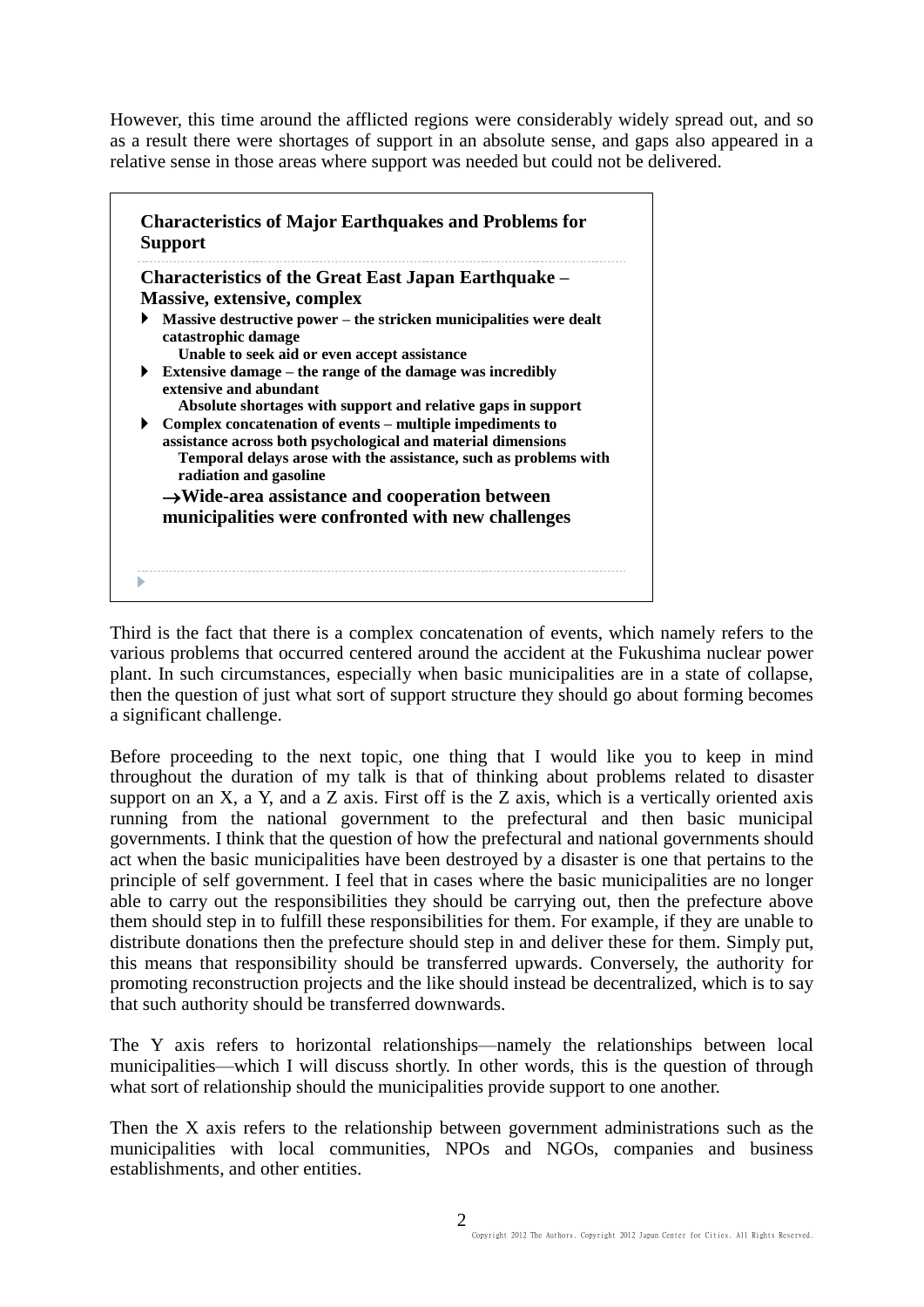If coordination between the diverse and varied organizations in local communities—which is to say, the three axes of the X, Y, and Z axes—are not functioning properly, then it will be difficult to sustain these when the basic municipalities are in disarray.

## (Status of and Challenges for Wide-Area Disaster Assistance)

Historically unprecedented assistance was deployed following this recent earthquake, with the total number of active Self-Defense Force personnel dispatched reaching 10 million people. In addition, as of this point in time well over a hundred thousand of general administrative personnel have been dispatched over and above the specialized personnel for fire fighting and water supply. Seeing as how approximately 10,000 people were dispatched during the Great Hanshin-Awaji Earthquake, this time some ten times that number of personnel have joined the response in the stricken regions from all around the country. With respect to fire fighting, 4,000 people from Emergency Fire Response Teams entered the stricken regions the day after the disaster. In addition to these, all manner of supporters, including police, Disaster Medical Assistance Teams (DMAT), and professional volunteers came to the stricken region quickly and in large numbers to carry out support activities.

Yet even despite the fact that such unprecedented assistance was provided, disarray with and gaps in this assistance still arose in different places. Because the need for assistance was so enormous and diverse, it created a situation in which no matter how much assistance flowed in it was still not enough. Moreover, the lack of coordination stemming from inexperience manifested itself in the form of hesitation at the rear and disarray on the front lines. Simply put, the rear and front lines were not communicating all that well. As an example, even though vast quantities of supplies were collected, logistics and distribution were not functioning up to par. Likewise, even though firefighters and others had come to the stricken regions there was confusion over where they should be dispatched to and to what extent. Since there was not a good understanding of what sorts of needs there were and where they were the assistance was delayed due to poor communication, despite the fact that supplies and people had flowed into the stricken regions.

On the other hand, those at the rear must also be quick to realize that, if for example roughly 200 municipalities are faced with difficult circumstances, then about 10 administrative personnel are needed for each one for a total of about 2,000 people. By rights it is the national government, the Ministry of Internal Affairs and Communications, that must reach out to municipalities all over the country and create a structure for dispatching personnel. Yet they were not able to handle this all that well, and so initially only assistance of somewhere on the order of 100 to 200 people could be provided. Neither the operations at the rear nor the communication at the front lines functioned up to par. This is something that we must reconsider in a level-headed manner.

Underlying the fact that operations at the rear did not function that well are the existing customary practices for assistance, such as the "principle of appeal." This is largely concerned with the problem of who bears the cost burden. In other words, there is a general principle that the side making the appeal basically bears the burden for the costs. Because of this it appears that there is a sort of hesitation in the sense that if an appeal is made then assistance will be provided, but if no appeal is made then it is difficult to take action.

As I will discuss later, those municipalities that had sister city or friendly city relationships with the afflicted municipalities provided assistance in line with any agreements they may have had, irrespective of whether or not an appeal was made. Yet full-scale assistance efforts from other municipalities did not get under way until after April 5, after a considerable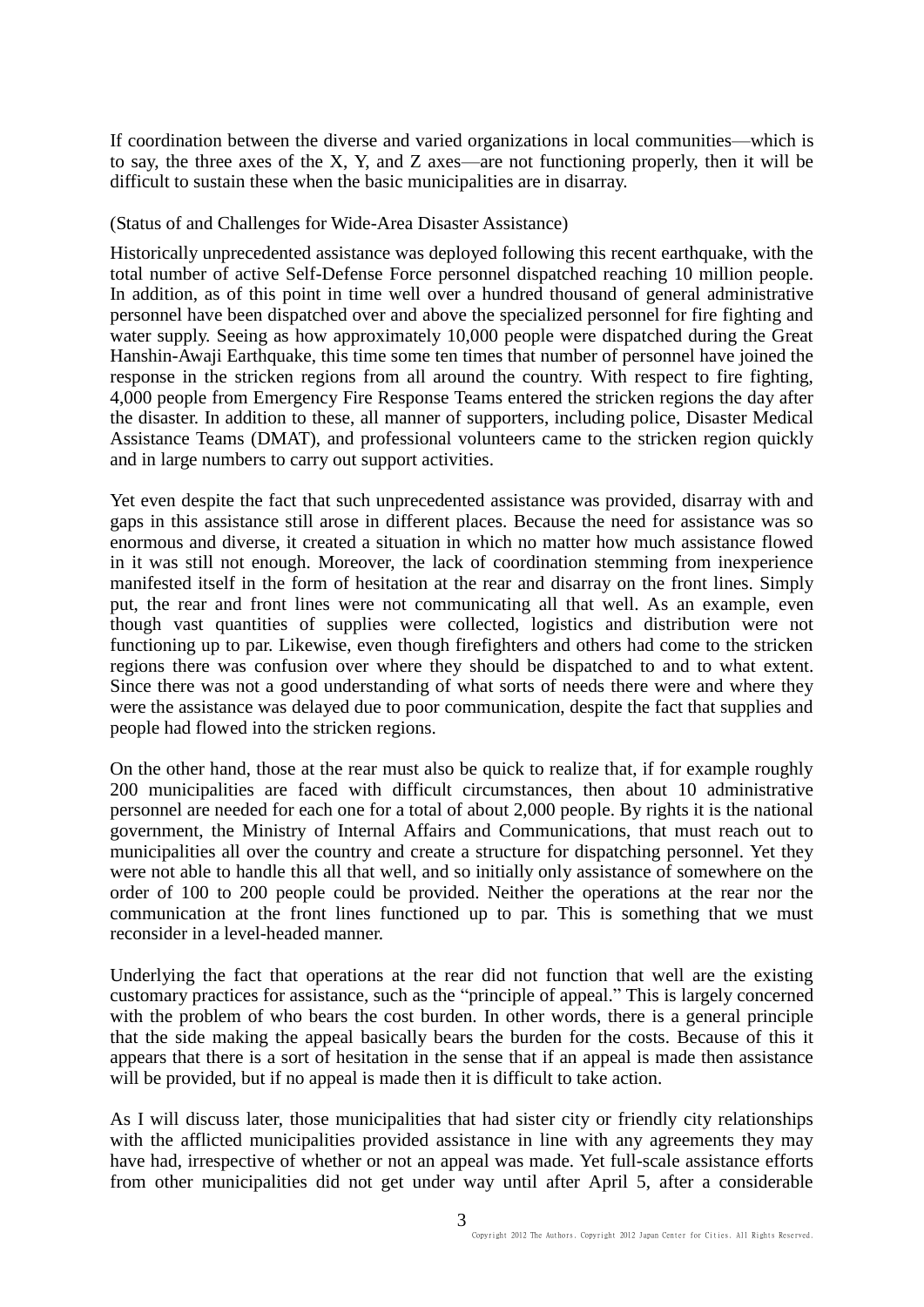amount of time had elapsed. This was because no structure for disaster assistance between the municipalities had been set up.

|   | <b>Historically unprecedented assistance was deployed</b>                                                                                  |
|---|--------------------------------------------------------------------------------------------------------------------------------------------|
|   | Firefighters, police, Self-Defense Forces, DMAT, expert volunteers,<br>and others provided support quickly and in large numbers            |
| ▶ | The dispatch of general administrative personnel was ten times that<br>from the Great Hanshin-Awaji Earthquake                             |
|   | Disarray with and gaps in the assistance arose in different                                                                                |
|   | places                                                                                                                                     |
|   | Because the need for assistance was so enormous and diverse, no<br>matter how much assistance flowed in it was still not enough            |
| ▶ | Lack of coordination stemming from inexperience manifested itself in<br>the form of hesitation at the rear and disarray on the front lines |
| ▶ | Aid practices biased towards past experiences such as the "principle"<br>of appeal" produced a "wait and see approach"                     |
|   |                                                                                                                                            |
|   |                                                                                                                                            |

(Outcomes and Lessons from Wide-Area Disaster Assistance)

Yet even though such challenges exist, this recent earthquake has given rise to new frameworks for wide-area assistance. One example of this is assistance through the counterpart method. Moves to provide assistance came incredibly quickly, especially from friendly cities and sister cities. For example, Tokai sent out an advance party to its sister city of Kamaishi on the evening of the day the earthquake struck. Since the municipalities that had sister city relationships with the stricken municipalities had a target in that they knew where to go, they could get started with assistance quickly. But even though municipalities that did not have friendly city or sister city relationships with the stricken municipalities prepared supplies and vehicles on their own, since no appeals came they did not know where to go, which resulted in them waiting on stand-by for multiple days at a time. Finally, this was apportioned out by the Japan Association of City Mayors and the assistance got underway, but in many cases it had taken an incredibly long period of time before this happened. Therefore, this has taught us that assistance through friendly city and sister city relationships is extremely effective.

What is more, the "paired assistance" carried out by the Union of Kansai Governments, wherein prefectures and cities were each allotted an afflicted prefecture or municipality to provide assistance to, was also effective. This is an assistance technique via the counterpart method that was used by the Chinese government for the major earthquake in Sichuan. Hyogo Prefecture dispatched study teams to Sichuan on numerous occasions, and the effectiveness of the paired assistance to Sichuan was brought up for discussion. As a result, the governor of Hyogo Prefecture offered a proposal which led to the six prefectures in the Kansai Region implementing paired assistance. With this method sustainable assistance can be provided, and in addition the sharing of roles will be clearly laid out in order to impose responsibility regarding their respective assistance.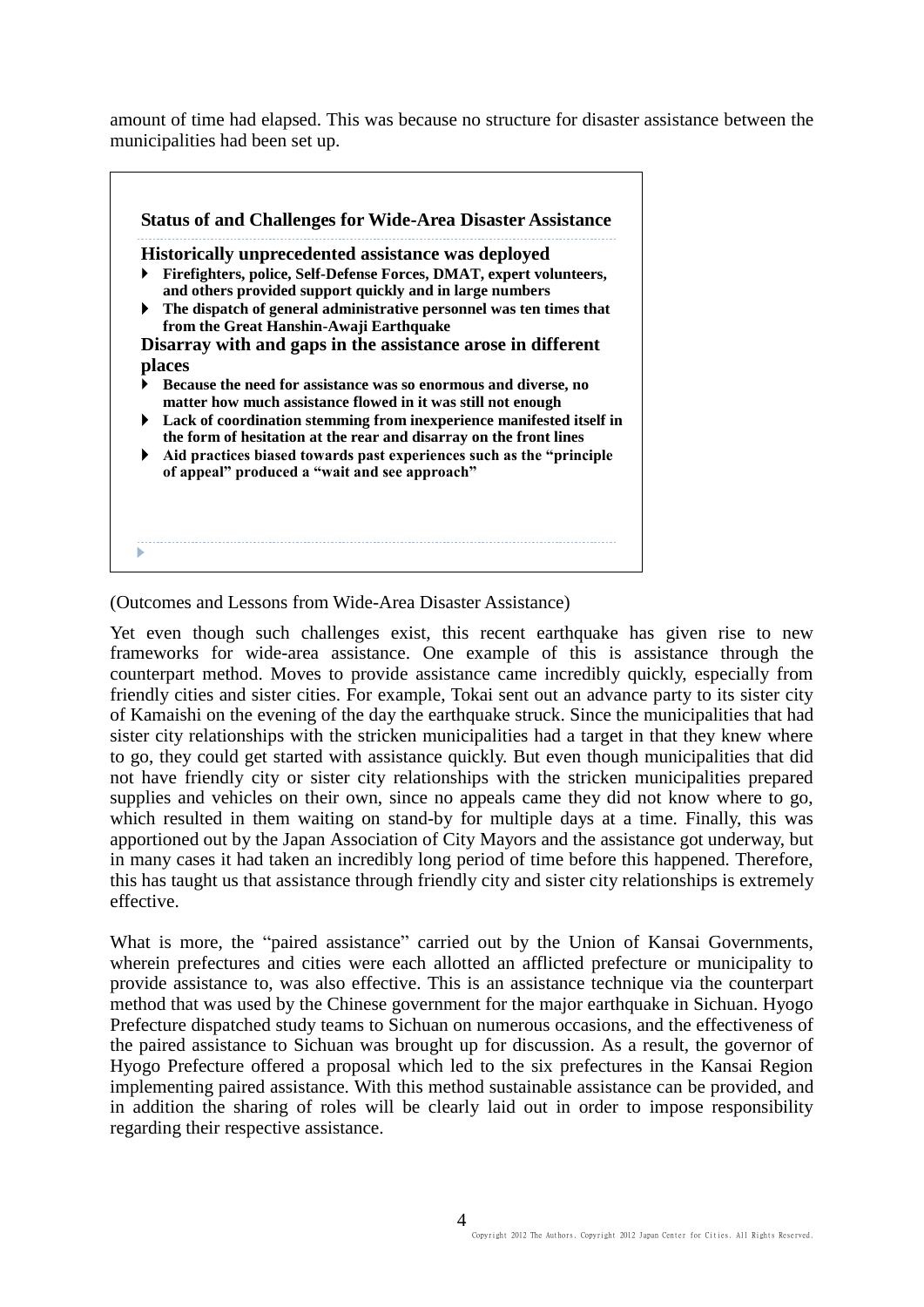The effectiveness of frontline bases and information bases was also affirmed. For example, the Tohoku Expressway Volunteer Information Center was established by Hyogo Prefecture, the Hyogo Council of Social Welfare, and the Hyogo Volunteer Center (with which I am affiliated) as an information base to supply people with the latest information on things like local needs. It was set up in a structure on a strip of land adjoining the Izumi PA on the Tohoku Expressway (the former Izumi main road toll booth maintenance facility). Staff and volunteers from Hyogo Prefecture and volunteers from Miyagi Prefecture provided guidance regarding lodging facilities and the state of the roads, as well as information on things like the need for volunteer activities at this information center, which was extremely effective. What is more, the Tono Magokoro Network is a massive volunteer and relief center that was created in Tono by Tono City, the Tono Social Welfare Council, and volunteers. In other words, in cases where the stricken region is in a state of collapse it is not possible to establish these sorts of information centers, support centers, volunteer centers, and so on within said region. In these cases it is much more effective to establish frontline and information bases outside of the afflicted region. This is being commended as a new initiative.

From there, the width and breadth of the assistance for this earthquake extended out enormously. It is believed that specialized volunteer organizations with corporate status, such as NPOs and NGOs, are still currently active in nearly 2,000 afflicted areas, which represents a magnitude of assistance unlike any seen before. What is more, organizations like Peace Winds Japan that primarily operate outside of Japan have begun operating within the country. A diverse array of volunteer groups have also been providing support activities across sectors such as education, culture, the arts, medical care, and welfare, which has given rise to partnerships between these organizations as well.

|   | New frameworks for wide-area assistance were created                                   |
|---|----------------------------------------------------------------------------------------|
| ▶ | Effectiveness of the counterpart method                                                |
|   | "Paired assistance" by the Union of Kansai Governments                                 |
|   | Assistance through friendly city and sister city relationships                         |
| ▶ | Effectiveness of frontline bases and information bases                                 |
|   | Tono Magokoro Network and the Tohoku Expressway Volunteer<br><b>Information Center</b> |
|   | The width and breadth of the assistance extended out                                   |
|   | enormously                                                                             |
| ▶ | Extensive assistance through the participation of large numbers of<br>supporters       |
|   | Active engagement by expert volunteer organizations and private<br>companies           |
|   |                                                                                        |
|   |                                                                                        |

On top of this, assistance by private companies was also carried out with considerable vigor this time around. The university with which I am affiliated is active in Oshima, Kesunnnuma, where Fuji Xerox Co., Ltd. is also actively working on tasks such as clearing out mud. Up until now companies had never made efforts at quite such a scale. This comes against the backdrop of an era in which there are demands that companies contribute to society, and I find it commendable that this new world is unfolding in which companies and NPOs, and government administrations and communities are joining together.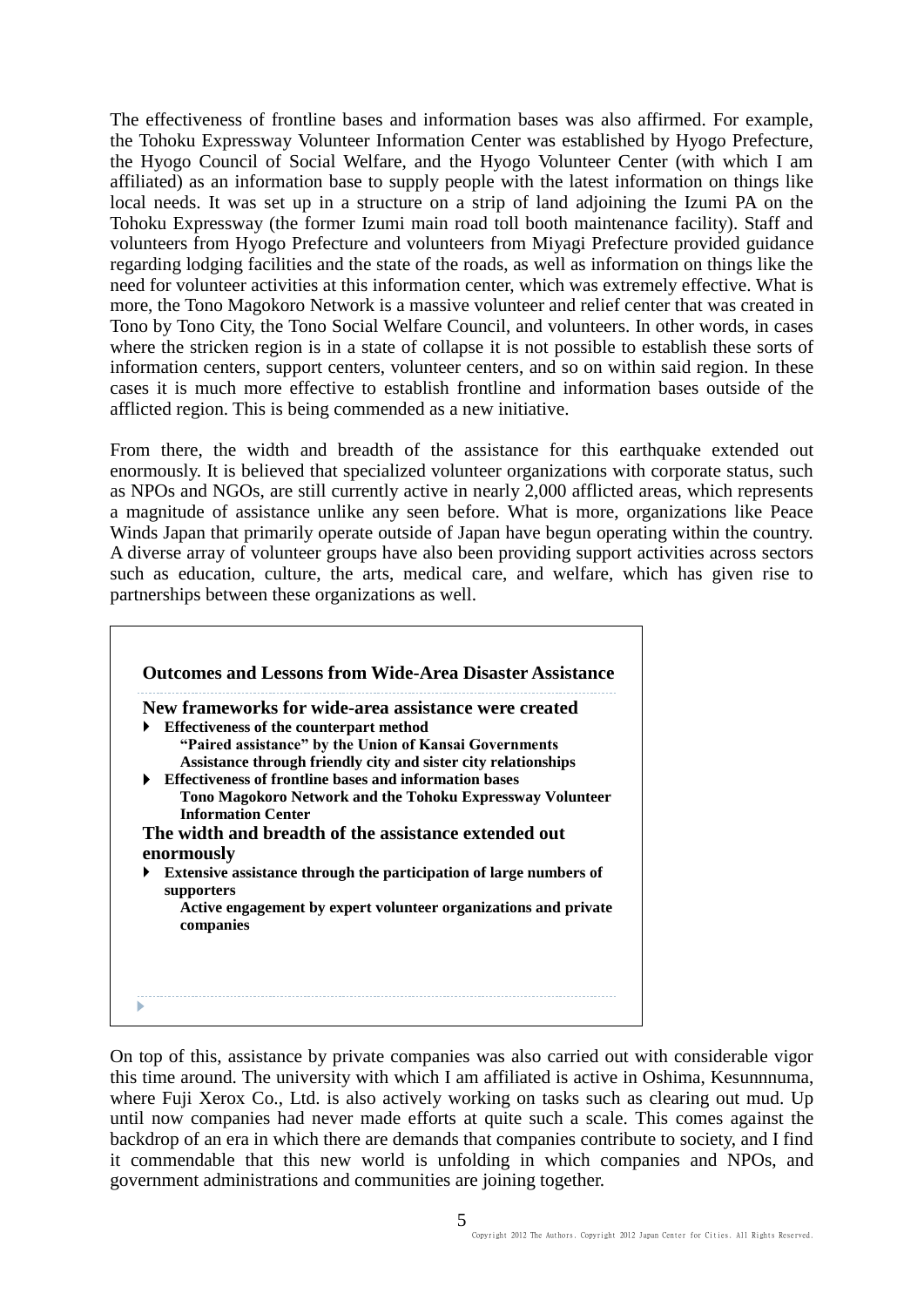## (Future Challenges for Wide-Area Assistance)

Hereafter, overhauling plans for giving and receiving support when disasters strike ultra wide areas will pose a challenge for government administrations. First among these is to set in place frontline bases and frontline headquarters to coordinate the assistance. I believe that the national government's frontline headquarters should not have been in Sendai City, but should have been established in a central part of the afflicted regions, such as Ishinomaki City. Simply put, when it comes to this current support structure there is far too much distance between the rearward support hubs and the front lines. This was a problem pertaining to the cooperation between the national government and the afflicted regions, and as such the question of just where to establish the national government's headquarters when disaster strikes an ultra wide area is an issue that deserves consideration.

Second is the challenge of setting up a system to allocate and coordinate assistance between municipalities. With regards to paired assistance, I'm inclined towards thinking that new relationships that are as finely detailed as possible should be set up everywhere from the prefecture level, to between cities, and even down at the community level between elementary schools. There may be a sense of unease with strangers, but with people you can trust, such as your friends and family, it becomes easier for the side offering support to provide assistance, and also makes it easier for the receiving side to accept it. It is important that friendly relationships, like sister city relationships, be built up in advance on a day-to-day basis.

At the same time, sector-specific experts must also be dispatched. What I mean when I say sector-specific is that, for example if a house has been damaged, then a disaster victim's certificate must be issued by appraising the extent of the damage—like whether it is completely destroyed or partially destroyed—and so experts are needed to perform this appraisal work. A great many emergency safety appraisers for damaged structures who carry out such work are trained in Hyogo Prefecture, and so Hyogo Prefecture is able to dispatch such appraisers or give instructions for the appraisal work, by way of example. That is to say that matters requiring high level of specialization have already been apportioned out among the regions in advance. A system for apportioning and coordinating assistance like this will be needed.

Third is the establishment of emergency relief units and long-term dispatch units comprised of general personnel. Assistance by firefighting and police emergency relief units was provided smoothly during the recent earthquake. But in addition to such aid during disasters, there are also important roles for general personnel with respect to things like the aforementioned disaster victim's certificates, public welfare, running the evacuation shelters, and searching for sites for temporary dwellings, for example. Therefore, thorough instruction should conceivably be given to employees who are skilled at such work in advance, and they should be dispatched as relief units. Perhaps the Japan Association of City Mayors already has such an initiative for these dispatches.

What is more, plans for receiving assistance must also be set in place. In recent years the support structures for when disasters strike cities have been enhanced, although there may be some uneasiness over matters like where the financial burden for this falls. But these are still not adequate when it comes to receiving assistance. Taking Kobe City as an example, while it has disaster control plans for going to lend support, there is nothing in its plans about receiving assistance. But it is also necessary to give forethought to matters like parking for support troops and ensuring lodging quarters through the use of passenger boats, for example, when receiving support after being struck by an actual disaster.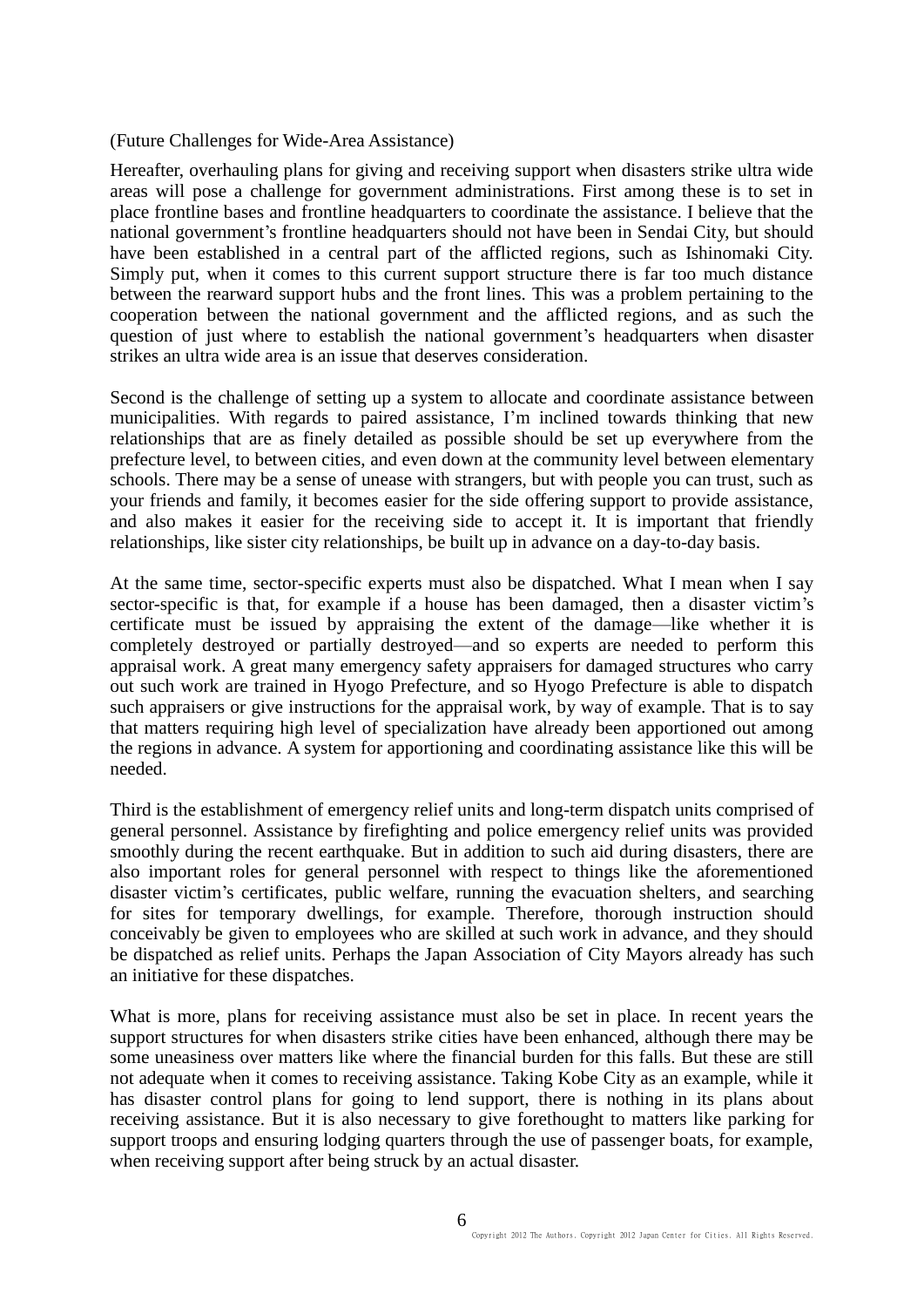Furthermore, assistance tends to concentrate around those municipalities that are adept at sending out an "SOS" signal saying that they are somehow in trouble, and so how municipalities go about sending out this SOS signal is important for when receiving assistance as well. Perhaps it was because of the excessive modesty of the people of the Tohoku Region, but we did not hear anything from them about what specific sorts of assistance they needed, and so we had no idea what we should bring. Since the municipalities have not given that much consideration to plans for receiving assistance thus far, including sending out SOS's, these will have to be rethought.

|   | Overhauling plans for giving and receiving support when                                               |
|---|-------------------------------------------------------------------------------------------------------|
|   | disasters strike ultra wide areas                                                                     |
| ▶ | Setting in place frontline bases and frontline headquarters for<br>assistance and cooperation         |
|   | Cooperation between the national government and the afflicted<br>municipalities                       |
|   | Cooperation between the administration, central agencies, and<br>private agencies                     |
| ▶ | Setting up a system to allocate and coordinate assistance between<br>municipalities                   |
|   | Regional apportionment (paired assistance) and sector-specific<br>assistance (dispatching experts)    |
|   | Implementing paired assistance in cities and towns, and even down<br>to the community level           |
| ▶ | Establishing emergency relief units and long-term dispatch units<br>comprised of general personnel    |
|   | <b>Erect rapid and sustainable systems</b><br><b>Standardize administrative systems for disasters</b> |

(Characteristics of Earthquakes and Problems for Reconstruction)

As was seen with the recent disaster response, when people are faced with such unprecedented circumstances it generates disarray and paralysis because institutions, financial resources, and structures cannot be maintained. In terms of specific problems, the first is that the application of institutions was rigid and inflexible. For example, the Pharmaceutical Affairs Act prohibits pharmaceuticals from being passed around from hospital to hospital. The purpose of this was to ensure that the system for distributing medications did not come crashing down, or in other words to ensure that inappropriate medicines were not provided to patients. But during the recent earthquake the standby medicines for patients with intractable illnesses did not arrive in time after having been ordered from pharmaceutical wholesalers. As such, it would have been ideal if hospitals could have received spare medication from neighboring hospitals, but since this would have run afoul of the Pharmaceutical Affairs Act it could not be done. In addition to this, dropping supplies from helicopters is also banned by law, and disposing of accumulated human waste by digging holes for it on places like sports fields is also prohibited by health laws. When it comes to reconstruction as well, this is also bound to the existing institutions, making free ideas and free responses impossible.

During emergencies responses that are in line with such institutions are needed, but there are also situations in which extralegal measures are necessary. For example, when donations cannot make it through to reach the disaster victims, then it would be ideal if checks for one million yen could be sent to residents in the afflicted regions through the Post Office. The Post Office could deliver them to people even when they change residences, and so that way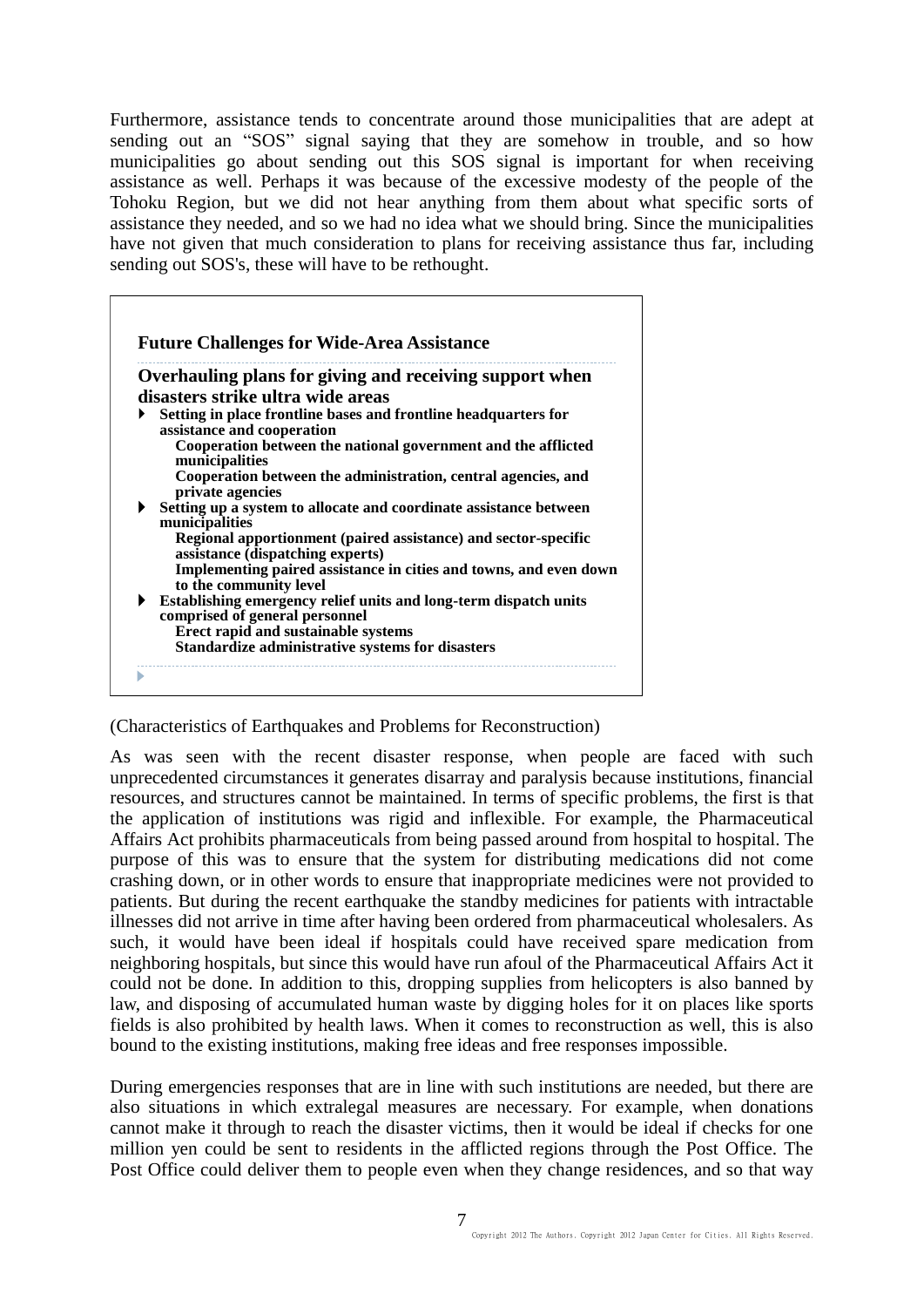the administration would only have to deal with the portion of these that get returned because they could not reach the residents. Likewise, in cases where donations are handed out, if it comes down to a situation where this has to be done based upon an appraisal by the administration of whether someone's home was completely destroyed or partially destroyed, then the disaster victims will have to wait forever before the donations reach them. Special responses must be made in such times of crisis, but in reality these are almost impossible to do by applying such institutions. I feel that the fact that the authority for this has not been granted to the municipalities is also a problem.

Furthermore, there is the problem of reconstruction costs. Simply put, I believe that the speed of the reconstruction is determined by the speed with which public spending is dispatched, and so money must be doled out thick and fast.

In regards to this point, Japan has traditionally adopted a principle of restoration to the original state which is called for by law, under which disaster reconstruction means returning things to the way they were before. So in order to do this, financial support is provided by the national government. If there has been 5 trillion yen worth of damage then 5 trillion yen worth of support will come from the national government. Since the amount of damage from the Great Hanshin-Awaji Earthquake was 10 trillion yen, 10 trillion yen came from the national government. At the time of the Chuetsu Earthquake in Niigata, the prefecture claimed that there was 4 trillion yen worth of damage, and so as a result the national government sent 4 trillion yen worth of support. For the Great East Japan Earthquake, the Cabinet Office had been claiming from early on that the damage was between 15 and 25 trillion yen, and so at this point in time there are no expectations that support exceeding 25 trillion yen will be forthcoming.

Since the national government has been calling for "creative reconstruction" for the Great East Japan Earthquake, a variety of different expenses will have to be amassed on top of the amount of damage, which follows naturally from the fact that this is based on this principle of restoration to the original state. The national government does not have the money, and so I believe that this custom of saying that if the amount of the damages is 10 trillion yen then that will be spent must be altered in accordance with these circumstances. But at present they are bound to the total amount of the damages, and so no forward progress is being made. Moreover, I am of the thinking that more money needs to be devoted to industrial reconstruction more so than rebuilding homes; which is to say improving harbors and the reconstruction of the fisheries industry and agriculture. But there is no money to devote to industrial reconstruction in this 25 trillion yen framework. This means that true reconstruction cannot be achieved within this arrangement in which most of the costs will be used to rebuild roads and houses. The national government's financial situation is incredibly tight, and so I think that we need to give more thought to this arrangement of deploying public spending during disasters whereby the government just takes the plunge and doles out money during crises.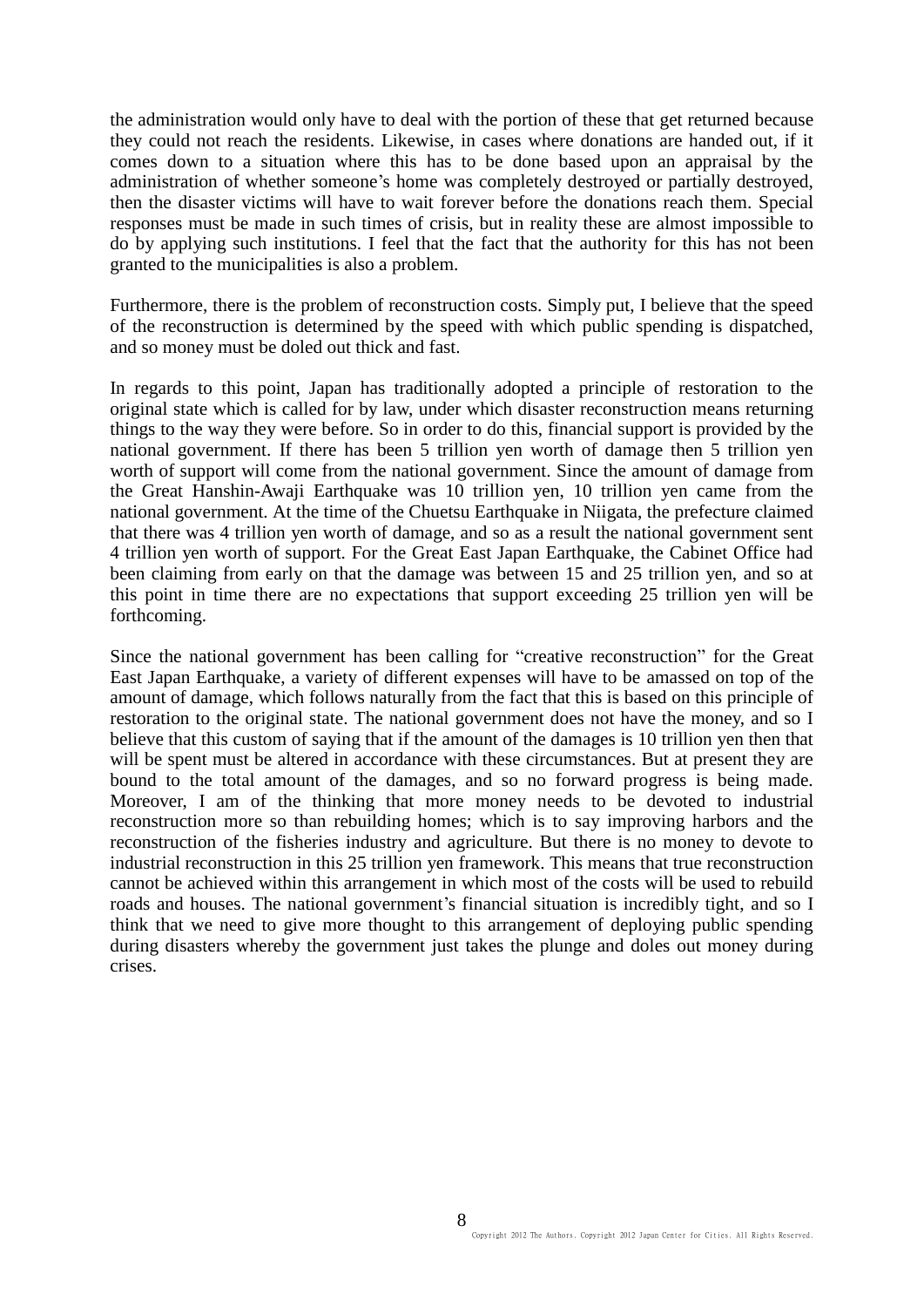| Disarray and paralysis are generated because institutions, financial<br>resources, and structures circumstances cannot be maintained in<br>response to such unprecedented circumstances - Delays in and<br>vagueness with the reconstruction plans of the stricken |
|--------------------------------------------------------------------------------------------------------------------------------------------------------------------------------------------------------------------------------------------------------------------|
| municipalities                                                                                                                                                                                                                                                     |
| Rigid and inflexible application of institutions – flexible responses suited<br>to emergency conditions                                                                                                                                                            |
| Unprecedented systems and extralegal measures are needed                                                                                                                                                                                                           |
| Financial constraints beneath shortages – deploying finances to unleash                                                                                                                                                                                            |
| reconstruction capacity                                                                                                                                                                                                                                            |
| Boosting the speed of the reconstruction is the key to economic<br>independence                                                                                                                                                                                    |
| Ensure financial resource commensurate with the appeals for                                                                                                                                                                                                        |
| "creative reconstruction"                                                                                                                                                                                                                                          |
| $\triangleright$ Old structure of following precedent – reconstruction structure suited to<br>ultra wide area damage                                                                                                                                               |
| Shift accountability upwards and transfer authority downwards                                                                                                                                                                                                      |
| Create structures for vertical cooperation and horizontal cooperation                                                                                                                                                                                              |

## (Wide-Area Cooperation for Reconstruction)

With respect to the Y axis of the three axes previously mentioned on cooperation between municipalities, thought must be given to support arrangements for when wide-area disasters like this recent one occur. For this I believe that there are two problems when it comes to wide-area cooperation, one dealing with mutual cooperation with far away municipalities, and the other dealing with how neighboring municipalities should help one another. Though these are conceptual in nature, I would like to mention three important points here regarding this first problem: continuous support, wide-area support, and collaborative support.

Continuous support is particularly important. Currently, personnel from all over the country are engaged in support for the afflicted region, but these personnel are switched out after a short period of time. For example, in cases where personnel from a certain city who came to provide assistance return home, as long as replacement personnel to take over for their work are dispatched from the same city then there can be some measure of continuity. But in reality there are various different people coming from all over Japan, and so all the personnel in the afflicted regions do is explain the work to these personnel members who come to offer assistance. Since they are replaced after a short period of time then what actually ends up happening is that a substantial amount of time is devoted solely to explaining the work that they want them to help with. So in this sense what would be most preferable would be more long-term dispatches. Moreover, with respect to the cost of long-term dispatches, the most desirable thing would be for the national government to bear the costs of long-term dispatches. But as things currently stand there is a bad practice whereby the afflicted municipalities must pay for the cost of dispatching personnel, and so they are hesitant when it comes to long-term dispatches. Moving forward we will have to consider questions like how to carry out continuous and lasting personnel dispatches, and what should be done about systems for handing over the work.

What is more, consideration must be given to "standardization" on a number of fronts when it comes to dispatching personnel. For example, while this problem has currently already been solved, at the time of the Great Hanshin-Awaji Earthquake the dimensions of the firehouses and the connectors for connecting the hoses differed from municipality to municipality, and so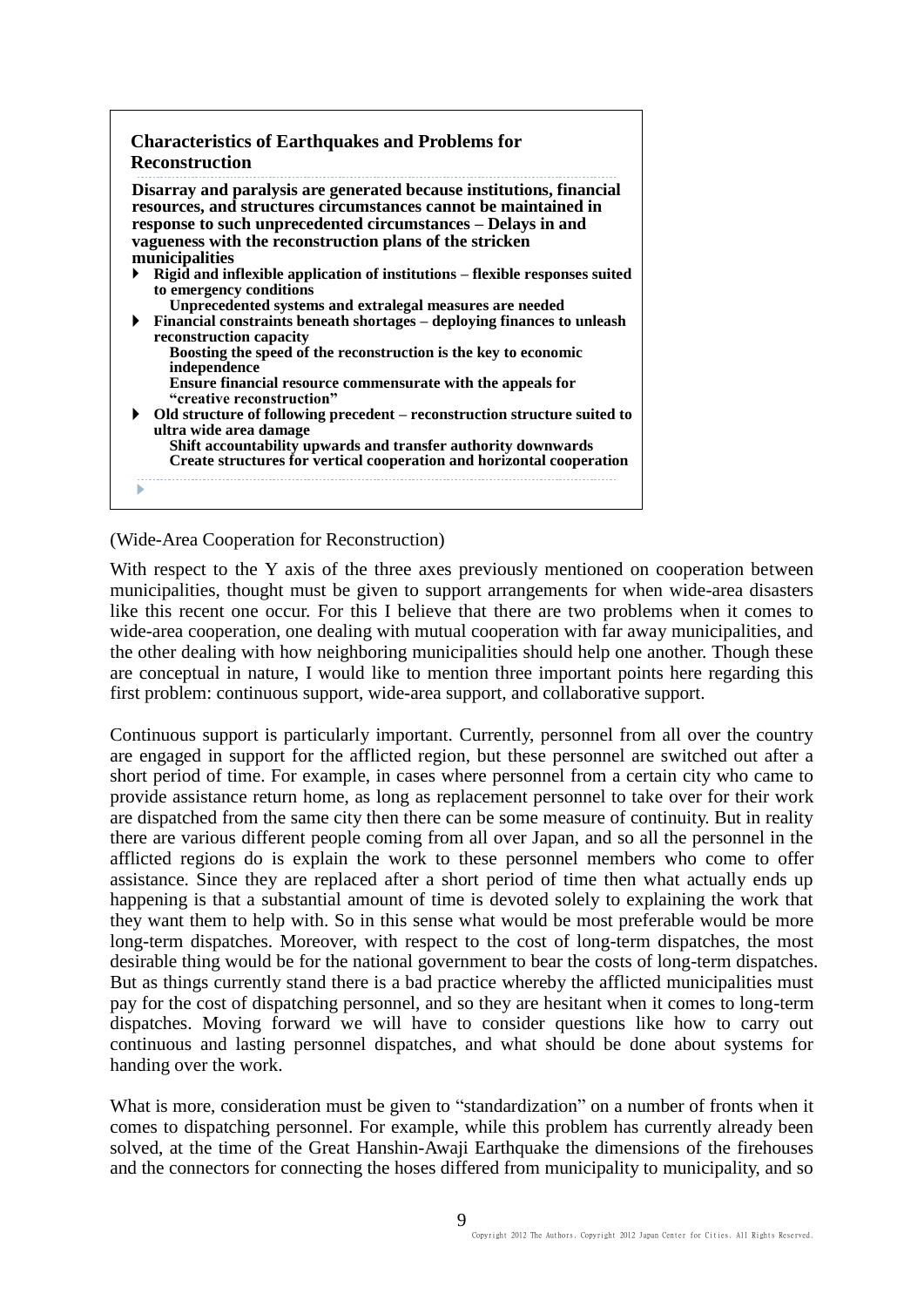a problem arose in which the firefighters who came to help could not connect their hoses. At the same time, as another example with GIS the systems differ in each municipality, and so when people come from other municipalities to help they may not know how to use the system. Speaking of issues that currently pose problems, there are the attempts made to create ledgers of disaster victims. Yet while Nishinomiya City created a system at the time of the Great Hanshin-Awaji Earthquake, this has not been adequately disseminated nationwide, and so ledger systems for disaster victims were created that differed in each of the municipalities and thus these cannot be integrated. Advance arrangements must be made so that a bare minimum degree of work, such as that for the structure for emergency safety appraisals and disaster victim's certificates, can be carried out through uniform nationwide systems. If this can be done through the same software then the personnel who come to help can get started on the work right away, but there is a problem in the sense that such arrangements have not been set up.

Next comes wide-area support. It is important that the counterpart method be adopted even at the reconstruction stage, and that support be provided not only in times of emergency, but that it continue on until the reconstruction of the afflicted region has been accomplished. Sichuan, China has adopted this method. In Sichuan those on the side lending assistance are all working together to reconstruct the city, including everyone from the carpenters up through the experts crafting the reconstruction plans. So for example if Nishinomiya City were to lend assistance to Kesennuma City, then this could be done in a manner whereby Kwansei Gakuin University helps Kesennuma City with its reconstruction plans, or when it comes to clearing rubble personnel from Nishinomiya could be dispatched in a team to do this. It may also be necessary to provide continuous assistance depending on the situation.

But in Sichuan's case there were also adverse affects. After the massive earthquake in Sichuan the city of Shanghai assisted Dujiangyan. So as a result Tongji University in Shanghai drew up the reconstruction plans for Dujiangyan, and construction firms from Shanghai performed the work in line with these plans. This also had the dimension of being an employment measure from Shanghai's perspective. Unemployed workers from Shanghai were brought along to perform the reconstruction of Dujiangyan, and so as a result of this there was a drop off in the work in Dujiangyan. Because this sort of arrangement leads to people being deprived of work, it is not enough to merely provide relief, but this must also leave jobs in the afflicted regions. Of course if paired assistance is taken too far then this will not truly lead to strengthening the afflicted region. For this reason what is needed is a perspective of assistance that unleashes the strengths of the afflicted municipalities, rather than just assistance that merely provides supplies. As this indicates, we cannot necessarily say that China's counterpart method is without its faults. But I believe that it is a fact that it helps to expedite reconstruction in the sense that relationships in which outsiders take responsibility for supporting the afflicted municipalities promote continuous support from a variety of different angles, which also produces responsibility.

Next up is collaborative support, which refers to a perspective of having the afflicted municipalities and the supporting municipalities work together to create a safe society. At present, personnel from municipalities all over the country are heading to the Tohoku Region to provide assistance, because making the afflicted regions in Tohoku safe would also lead to ensuring the safety of the various municipalities. Stated in terms of tsunami countermeasures, this refers to how consideration was given to tsunami countermeasures and what sort of urban development was performed for the reconstruction of the Tohoku Region. Therefore, with what the personnel who went to lend assistance learn there they can harness their know-how for the tsunami prevention plans in their own municipalities after having returned to their cities.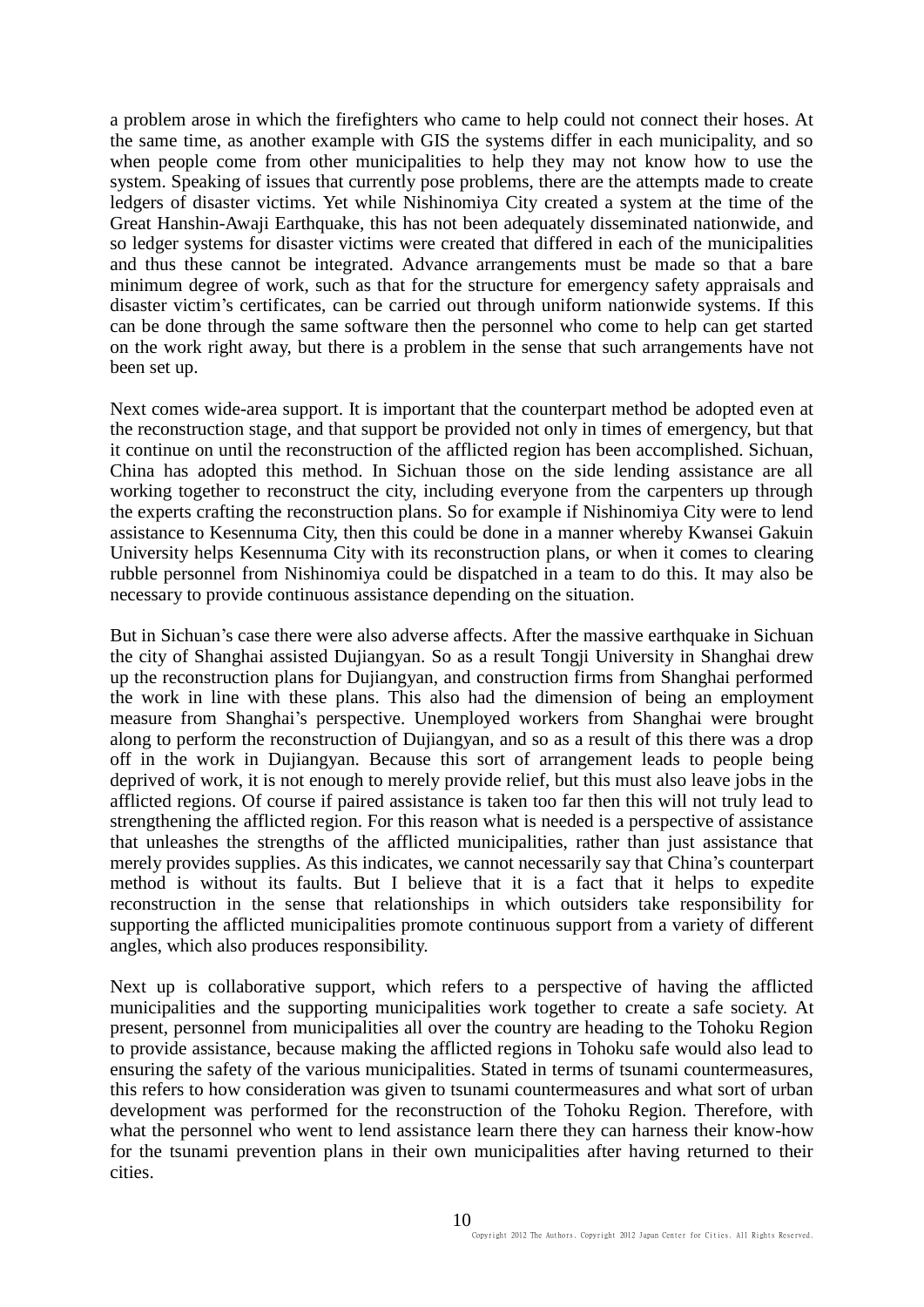I mentioned a little while ago how 10,000 personnel members went to provide assistance during the Great Hanshin-Awaji Earthquake, with the majority of this assistance coming from Shizuoka Prefecture. The reason behind this was because there was a strong possibility that an earthquake would occur in Shizuoka in the Tokai Region in the near future. So therefore personnel that went to provide assistance to Kobe would also be of assistance with disaster countermeasures in Kobe due to their various experiences, which would be a huge help to Shizuoka for when damage from this earthquake occurred. In other words, going to assist in the afflicted regions does not only help said regions, but is also an enormous help to the municipality that goes to assist as well. As this indicates, the perspective of how to go about creating relationships in which people go to provide assistance and learn from this is an extremely important one.

|   | Create reconstruction assistance structures suited to the                           |
|---|-------------------------------------------------------------------------------------|
|   | characteristics of the enormous wide-area damage                                    |
| ▶ | Sustainable support – Sustainable, long-term support suited to                      |
|   | protracted reconstruction                                                           |
|   | Sustainable & lasting deployment of personnel, etc.                                 |
|   | Support during emergencies leads to cooperation when things are<br>normal           |
|   | Wide-area support – Wide-area paired support at the reconstruction<br>stage as well |
|   | Intellectual support for formulating plans                                          |
|   | <b>Resource support for implementing projects</b>                                   |
| ▶ | Collaborative support - Mutual aid support for win-win relationships                |
|   | Creating a safe society together                                                    |
|   | Creating a future society together                                                  |

(Cooperation with Neighboring Regions for Reconstruction)

Finally, I would like to discuss the latter problem, which is to say the issue of cooperation with neighboring regions. With massive wide-area disasters like the Great East Japan Earthquake, agreements on mutual disaster relief during disasters concluded with one's neighbors are of little use. Since neighboring municipalities suffer the same damage, assistance never shows up because they are relying upon one another for this. Yet when you factor in reconstruction then these result in relationships where neighbors can help one another enormously. For example, the Futaba-gun in Fukushima is the closest region to the nuclear power plant, and so it is in close cooperation. At present the towns and villages within Futaba-gun are aiming to return home from their evacuation shelters, but those towns that are close to the nuclear power plant cannot go home for the time being. On the other hand, places like Kawauchi-mura have currently been delisted as emergency evacuation preparation zones, so the people there can return home promptly. Therefore, a debate has been moving progressing over building a large town in Kawauchi for the residents of Tomioka and other towns that are close to the nuclear power plant. Even if they cannot return to their own towns, they will still be provided with land to build new residences throughout all of Futaba District. Or in order to rebuild agriculture it will first be necessary to mutually supply land on which agriculture can be carried out, as well as to find a good way for mutually sharing employment.